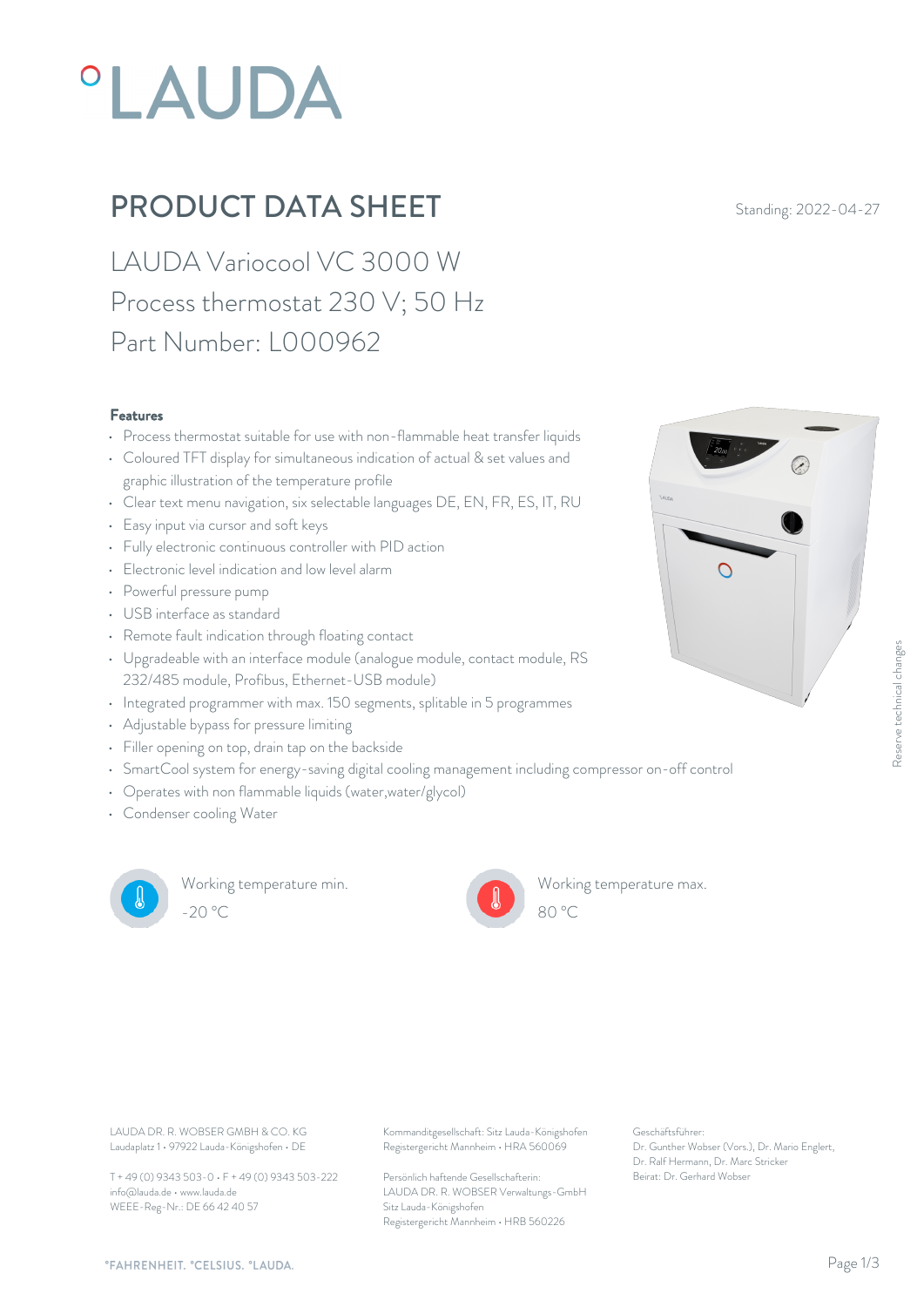## *°LAUDA*

## PRODUCT DATA SHEET Standing: 2022-04-27

LAUDA Variocool VC 3000 W Process thermostat 230 V; 50 Hz Part Number: L000962

#### Technical Features (according to DIN 12876)

| 540 °C<br>$0.05 \pm K$<br>Temperature stability<br>1.5 kW<br>2.6 kW<br>Power consumption max.<br>14 A<br>Current max.<br>4.8 bar<br>37 L/min<br>Pump flow rate pressure max.<br>G 3/4<br>In / Outlet connection thread (outside)<br>bypass<br>33 L<br>$3/4$ "<br>Water cooling connection thread (outside)<br>15 °C<br>Recommended cooling water temperature<br>7.5 L/min<br>Cooling water flow rate<br>Pressure difference cooling water min.<br>3 bar<br>Maximal pressure cooling water<br>10 bar<br>Overall dimensions (WxDxH)<br>550 x 650 x 970 mm<br>88 kg<br>R-449A (GWP 1397); 0.950 kg; 1.3 t CO2-eq<br>Refrigerant stage 1<br>230 V; 50 Hz<br>Power supply<br>Power cord with angled plug (CEE7/7)<br>Power plug<br>Kommanditgesellschaft: Sitz Lauda-Königshofen<br>Geschäftsführer:<br>Registergericht Mannheim · HRA 560069<br>Dr. Gunther Wobser (Vors.), Dr. Mario Englert,<br>Dr. Ralf Hermann, Dr. Marc Stricker | Working temperature range                                                                      | $-2080 °C$ |                            |                           |
|-----------------------------------------------------------------------------------------------------------------------------------------------------------------------------------------------------------------------------------------------------------------------------------------------------------------------------------------------------------------------------------------------------------------------------------------------------------------------------------------------------------------------------------------------------------------------------------------------------------------------------------------------------------------------------------------------------------------------------------------------------------------------------------------------------------------------------------------------------------------------------------------------------------------------------------|------------------------------------------------------------------------------------------------|------------|----------------------------|---------------------------|
| Heater power max.<br>Pump Pressure max.<br>Pressure adjustement<br>Filling volume max.<br>LAUDA DR. R. WOBSER GMBH & CO. KG                                                                                                                                                                                                                                                                                                                                                                                                                                                                                                                                                                                                                                                                                                                                                                                                       | Ambient temperature range                                                                      |            |                            |                           |
| Weight                                                                                                                                                                                                                                                                                                                                                                                                                                                                                                                                                                                                                                                                                                                                                                                                                                                                                                                            |                                                                                                |            |                            |                           |
|                                                                                                                                                                                                                                                                                                                                                                                                                                                                                                                                                                                                                                                                                                                                                                                                                                                                                                                                   |                                                                                                |            |                            |                           |
|                                                                                                                                                                                                                                                                                                                                                                                                                                                                                                                                                                                                                                                                                                                                                                                                                                                                                                                                   |                                                                                                |            |                            |                           |
|                                                                                                                                                                                                                                                                                                                                                                                                                                                                                                                                                                                                                                                                                                                                                                                                                                                                                                                                   |                                                                                                |            |                            |                           |
|                                                                                                                                                                                                                                                                                                                                                                                                                                                                                                                                                                                                                                                                                                                                                                                                                                                                                                                                   |                                                                                                |            |                            |                           |
|                                                                                                                                                                                                                                                                                                                                                                                                                                                                                                                                                                                                                                                                                                                                                                                                                                                                                                                                   |                                                                                                |            |                            |                           |
|                                                                                                                                                                                                                                                                                                                                                                                                                                                                                                                                                                                                                                                                                                                                                                                                                                                                                                                                   |                                                                                                |            |                            |                           |
|                                                                                                                                                                                                                                                                                                                                                                                                                                                                                                                                                                                                                                                                                                                                                                                                                                                                                                                                   |                                                                                                |            |                            |                           |
|                                                                                                                                                                                                                                                                                                                                                                                                                                                                                                                                                                                                                                                                                                                                                                                                                                                                                                                                   |                                                                                                |            |                            | Reserve technical changes |
|                                                                                                                                                                                                                                                                                                                                                                                                                                                                                                                                                                                                                                                                                                                                                                                                                                                                                                                                   |                                                                                                |            |                            |                           |
|                                                                                                                                                                                                                                                                                                                                                                                                                                                                                                                                                                                                                                                                                                                                                                                                                                                                                                                                   |                                                                                                |            |                            |                           |
|                                                                                                                                                                                                                                                                                                                                                                                                                                                                                                                                                                                                                                                                                                                                                                                                                                                                                                                                   |                                                                                                |            |                            |                           |
|                                                                                                                                                                                                                                                                                                                                                                                                                                                                                                                                                                                                                                                                                                                                                                                                                                                                                                                                   |                                                                                                |            |                            |                           |
|                                                                                                                                                                                                                                                                                                                                                                                                                                                                                                                                                                                                                                                                                                                                                                                                                                                                                                                                   |                                                                                                |            |                            |                           |
|                                                                                                                                                                                                                                                                                                                                                                                                                                                                                                                                                                                                                                                                                                                                                                                                                                                                                                                                   |                                                                                                |            |                            |                           |
|                                                                                                                                                                                                                                                                                                                                                                                                                                                                                                                                                                                                                                                                                                                                                                                                                                                                                                                                   |                                                                                                |            |                            |                           |
|                                                                                                                                                                                                                                                                                                                                                                                                                                                                                                                                                                                                                                                                                                                                                                                                                                                                                                                                   |                                                                                                |            |                            |                           |
|                                                                                                                                                                                                                                                                                                                                                                                                                                                                                                                                                                                                                                                                                                                                                                                                                                                                                                                                   |                                                                                                |            |                            |                           |
|                                                                                                                                                                                                                                                                                                                                                                                                                                                                                                                                                                                                                                                                                                                                                                                                                                                                                                                                   |                                                                                                |            |                            |                           |
|                                                                                                                                                                                                                                                                                                                                                                                                                                                                                                                                                                                                                                                                                                                                                                                                                                                                                                                                   |                                                                                                |            |                            |                           |
| Persönlich haftende Gesellschafterin:                                                                                                                                                                                                                                                                                                                                                                                                                                                                                                                                                                                                                                                                                                                                                                                                                                                                                             | Laudaplatz 1 · 97922 Lauda-Königshofen · DE<br>T + 49 (0) 9343 503-0 · F + 49 (0) 9343 503-222 |            | Beirat: Dr. Gerhard Wobser |                           |

T + 49 (0) 9343 503-0 • F + 49 (0) 9343 503-222 info@lauda.de • www.lauda.de WEEE-Reg-Nr.: DE 66 42 40 57

> Persönlich haftende Gesellschafterin: Beirat: Dr. Gerhard Wobser LAUDA DR. R. WOBSER Verwaltungs-GmbH Sitz Lauda-Königshofen Registergericht Mannheim • HRB 560226